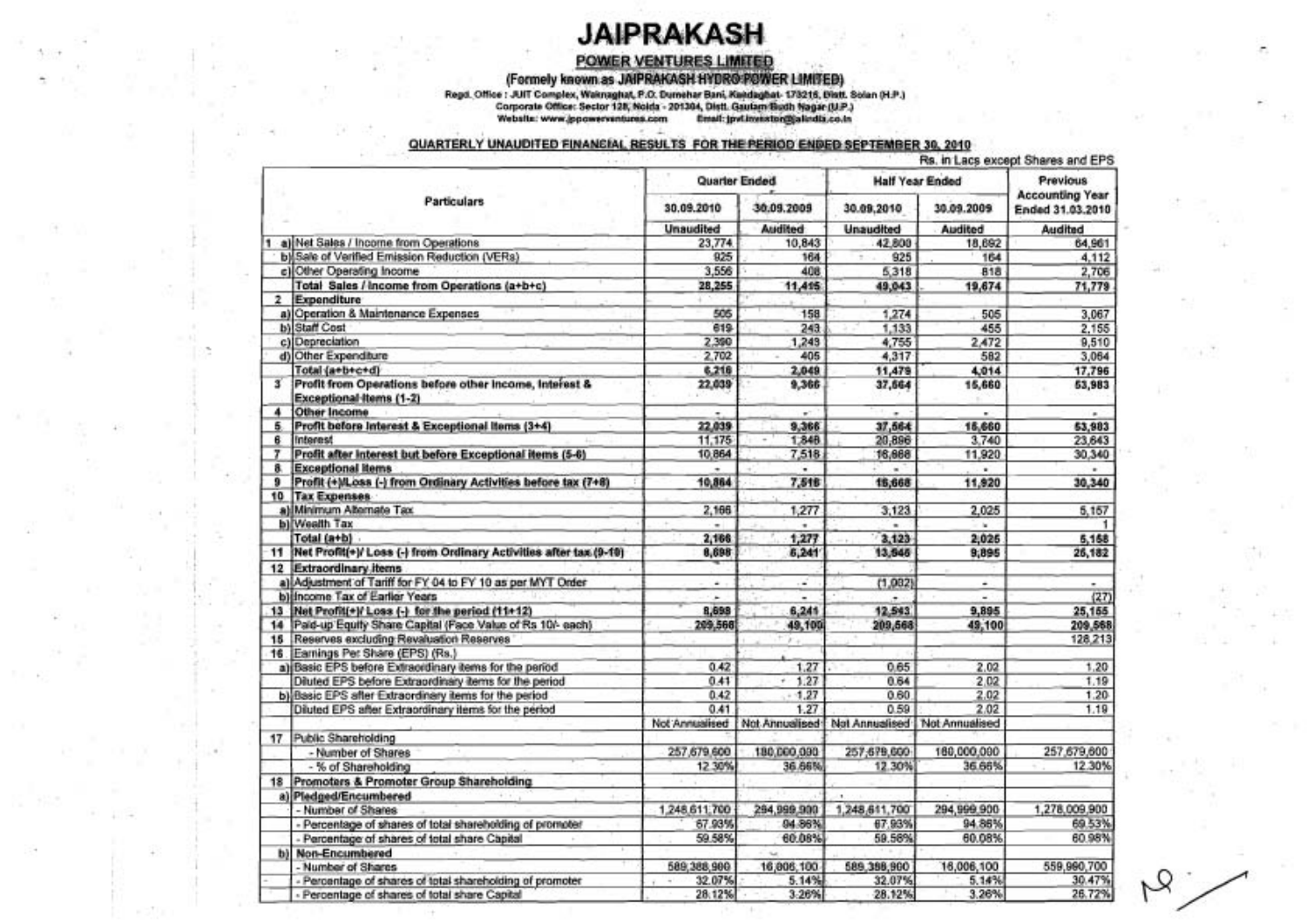#### **f.**  "Notes:

- The above results under review are in respect of 300 MW Baspa II HEP and 400 MW Vishnuprayag HEP. The corresponding figures in the previous year are only for 300 MW Baspa II HEP and hence not comparable. Previous year figures have been regrouped / recast wherever nesessaw and are on standalone basis.
- **2** The Company has presently one segment under operation i.e. Generation of Hydro-Pawer, hence, separate segment reporting is not applicable.
- 3 Other lncome includes interest on bank deposits and also interest received on.arrears from HPSEB Limited as per the HPERC'S Tariff Order dated 24th February, 2007.
- **4** Depreciation charged on Fixed Assets is as under:
- (i) Depreciation has been provided @2.71% p.a. on straight line method on Hydro Electric Works as approved by Ministry of Corporate Affairs, Government of India in exercise of the powers conferred under section 205 (2) (c ) of the Companies Act, 1956.
- Fixed Assets other than Hydro Electric Works are depreciated as per straight-line method at the rates specified in Schedule.XIV to the Companies Act, 1956.
- **<sup>5</sup>**The Company is entitled to 80-IA benefits under the lncome Tax Act, 1961 from payment of tax on lncome from Generation of Energy in respect of its 300 MW Baspa II HEP and 400 MW Vishnuprayag HEP for initial 10 years. However, in terms of Section 115 JB read with other applicable provisions of the Income Tax Act, 1961, the company is liable to pay Minimum Alternate Tax (MAT) on its book profits which is allowed to be carried forward for 10 years for adjustment against normal.tax. The increase in MAT is on account of increase in basic rate from 15% to 18% w.e.f. 01.04.2010. No provision for deferred tax has been made as no deferred tax liability arises during the tax holiday period as per the Accounting Standard Interpretation (AS/- 3) issued by ICAI.
- **6** The Company through itself and its subsidiaries and associates is implementing 13020 MW (Thermal 8100 MW and Hydro 4920 **MW)** of Additional Power Generation Capacity for which it has raised resources by securitisation of receivables of its operating projects and also other financial assistance. This has resulted in upfront fund raising expenses and additional interest cost leading to relatively lower increase in Net Profit.
- **7** The foreign exchange fluctuation on the outstanding Foreign Currency Loans has been accounted for as per Accounting Standard fAS 11) as amended vide Notification dated 31.03.2009 issued by Ministry of Corporate Affairs, Govt. of India. The foreign exchange fluctuation in respect of Baspa-II and Vishnuprayag Projects are reimbursable in the tariff.
- 8 The percentage of the shares shown against column at SI. No. 18(a) as encumbered shareholding (59.58%) represents the shares held by Promoter company, namely, Jaiprakash Associates Ltd., pledged to the lenders of the Company for its Baspa II HEP, Vishnuprayag HEP, Nigrie Super Critical Thermal Power Project and Corporate Loan as per terms of sanction of the financial assistance(s).
- 9 Diluted Earning per Share has been calculated on the basis of 2,10,95,27,176 equity shares, after including 1,38,46,976 shares which could be allotted to the Foreign Currency Convertible Bondholders on exercising the conversion option of Bonds into Equity Shares.
- 10 Status of Investors' References during the quarter ended 30th September, 2010: Pending as on 30.06.2010 Nil, Received during the quarter 19 Resolved during the quarter 19 Pending as on 30.09.2010 - Nil.
- 11 The above results have been reviewed by the Statutory Auditors and Audit Committee and then approved by the Board of Directors at their respective meetings held on the 30th October, 2010.

PLACE NEW DELHI DATE 30th October, 2010 MANOJ

**MANOJ GAUR CHAIRMAN**